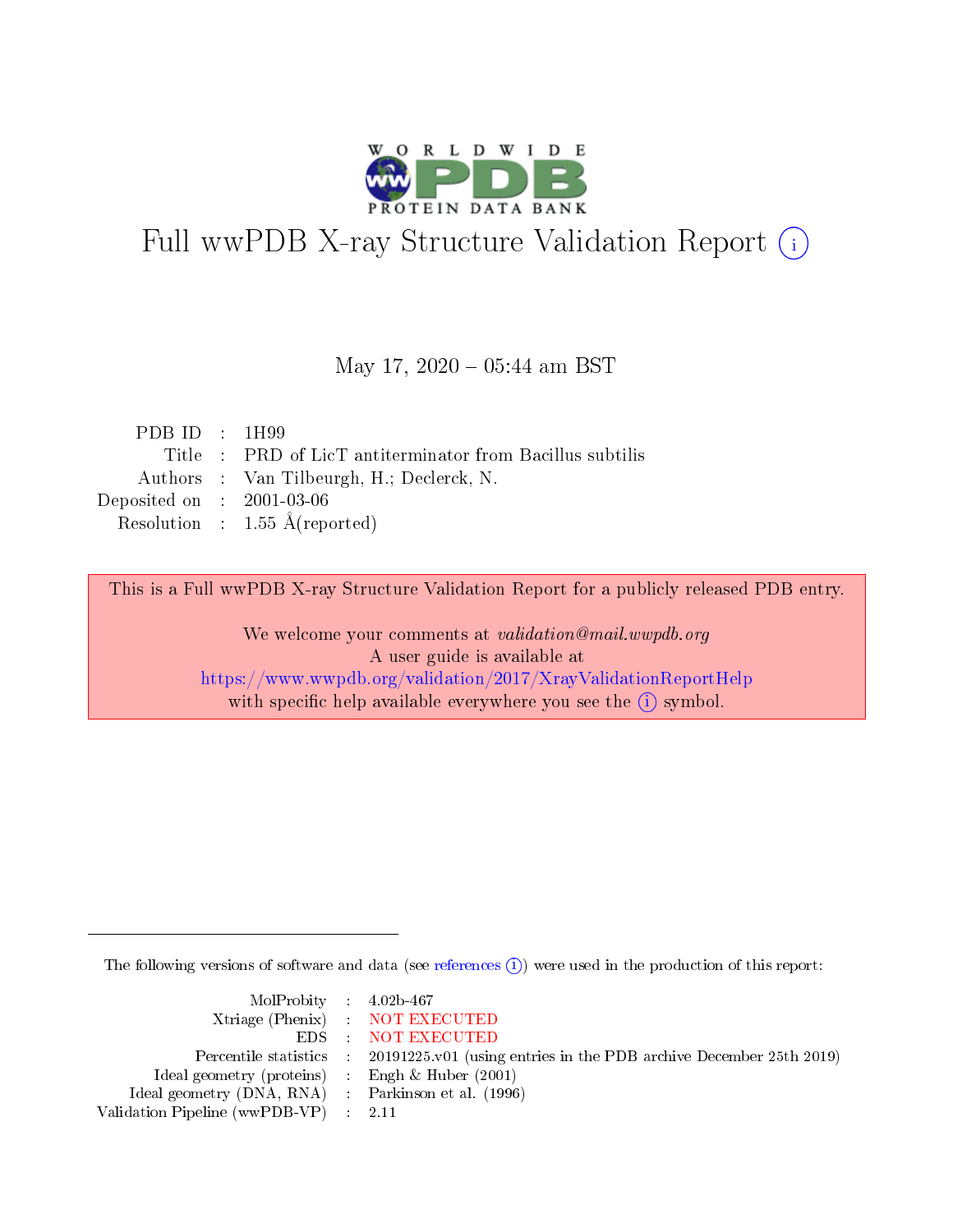# 1 [O](https://www.wwpdb.org/validation/2017/XrayValidationReportHelp#overall_quality)verall quality at a glance  $(i)$

The following experimental techniques were used to determine the structure: X-RAY DIFFRACTION

The reported resolution of this entry is  $1.55 \text{ Å}.$ 

Percentile scores (ranging between 0-100) for global validation metrics of the entry are shown in the following graphic. The table shows the number of entries on which the scores are based.



| Metric                | Whole archive       | Similar resolution                                       |  |  |
|-----------------------|---------------------|----------------------------------------------------------|--|--|
|                       | (# $\rm{Entries}$ ) | $(\#\text{Entries}, \text{resolution range}(\text{\AA})$ |  |  |
| Clashscore            | 141614              | $1529(1.56-1.56)$                                        |  |  |
| Ramachandran outliers | 138981              | $1498(1.56-1.56)$                                        |  |  |
| Sidechain outliers    | 138945              | $1495(1.56-1.56)$                                        |  |  |

The table below summarises the geometric issues observed across the polymeric chains and their fit to the electron density. The red, orange, yellow and green segments on the lower bar indicate the fraction of residues that contain outliers for  $\geq=3$ , 2, 1 and 0 types of geometric quality criteria respectively. A grey segment represents the fraction of residues that are not modelled. The numeric value for each fraction is indicated below the corresponding segment, with a dot representing fractions  $\leq=5\%$ 

Note EDS was not executed.

| Mol | hain | $\sim$ $\sim$ $\sim$ $\sim$ $\sim$ $\sim$<br>reugen | Quality of chain |     |  |
|-----|------|-----------------------------------------------------|------------------|-----|--|
|     |      | າາ∠                                                 | 82%              | 16% |  |

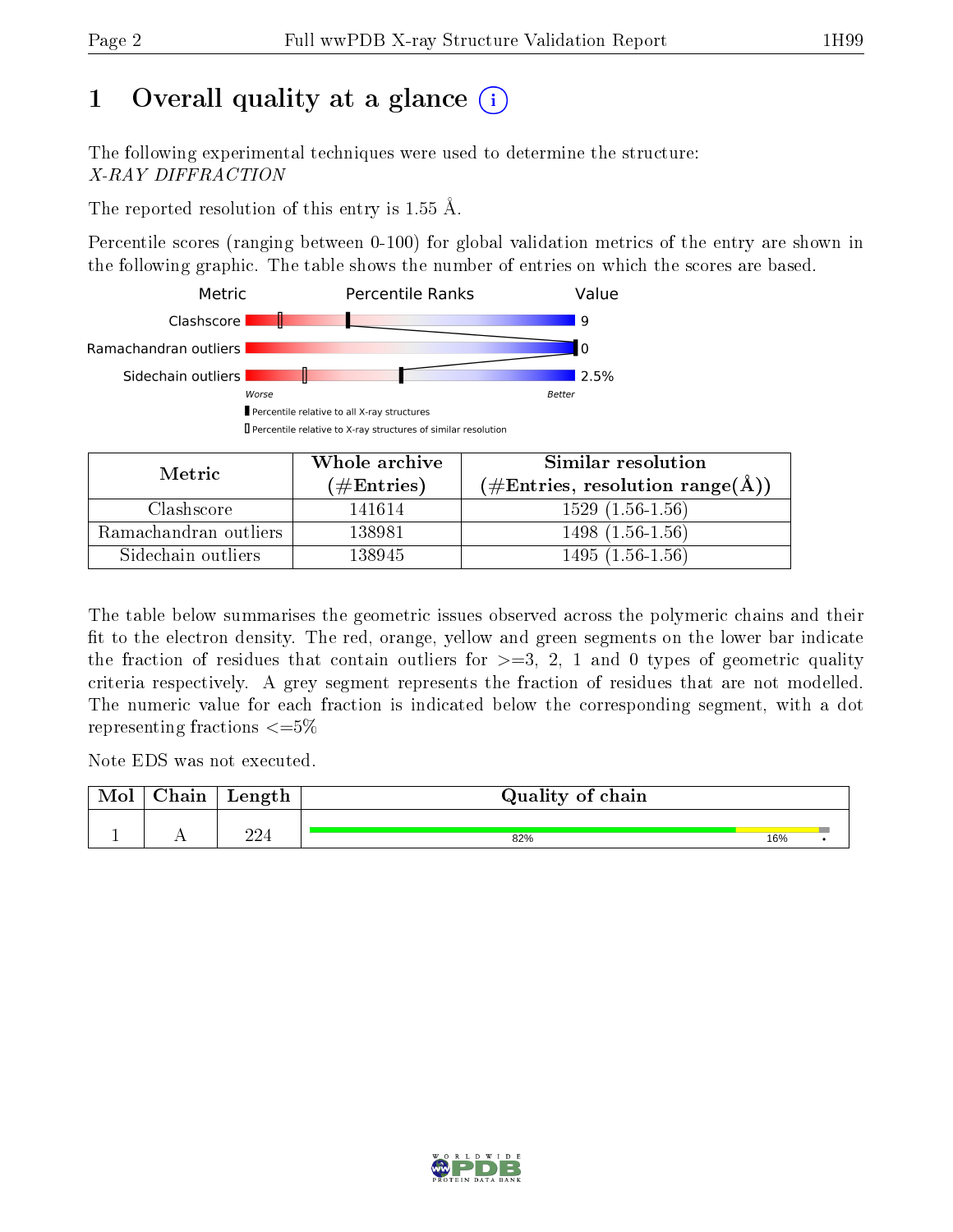# 2 Entry composition (i)

There are 2 unique types of molecules in this entry. The entry contains 2018 atoms, of which 0 are hydrogens and 0 are deuteriums.

In the tables below, the ZeroOcc column contains the number of atoms modelled with zero occupancy, the AltConf column contains the number of residues with at least one atom in alternate conformation and the Trace column contains the number of residues modelled with at most 2 atoms.

Molecule 1 is a protein called TRANSCRIPTION ANTITERMINATOR LICT.

| $\operatorname{\mathsf{Chain}}$ | Residues | Atoms                    |      |     |     | ZeroOcc | AltConf | <b>Trace</b> |  |
|---------------------------------|----------|--------------------------|------|-----|-----|---------|---------|--------------|--|
|                                 | 220      | $\mathrm{Total}$<br>1827 | 1181 | 294 | 344 |         | ഹ<br>ZU |              |  |

There are 4 discrepancies between the modelled and reference sequences:

| Chain | Residue | Modelled | Actual     | Comment                          | Reference         |
|-------|---------|----------|------------|----------------------------------|-------------------|
|       | 207     | A SP     | <b>HIS</b> | engineered mutation   UNP P39805 |                   |
|       | 269     | ASP      | <b>HIS</b> | engineered mutation   UNP P39805 |                   |
|       | 180     | GLU      | GL N       | conflict                         | <b>UNP P39805</b> |
|       | 224     | GLU      | GL N       | conflict                         | <b>UNP P39805</b> |

• Molecule 2 is water.

|  | $Mol$   Chain   Residues | Atoms        | $^{\shortmid}$ ZeroOcc $\mid$ AltConf $_{\shortmid}$ |  |
|--|--------------------------|--------------|------------------------------------------------------|--|
|  | 191                      | Total<br>191 |                                                      |  |

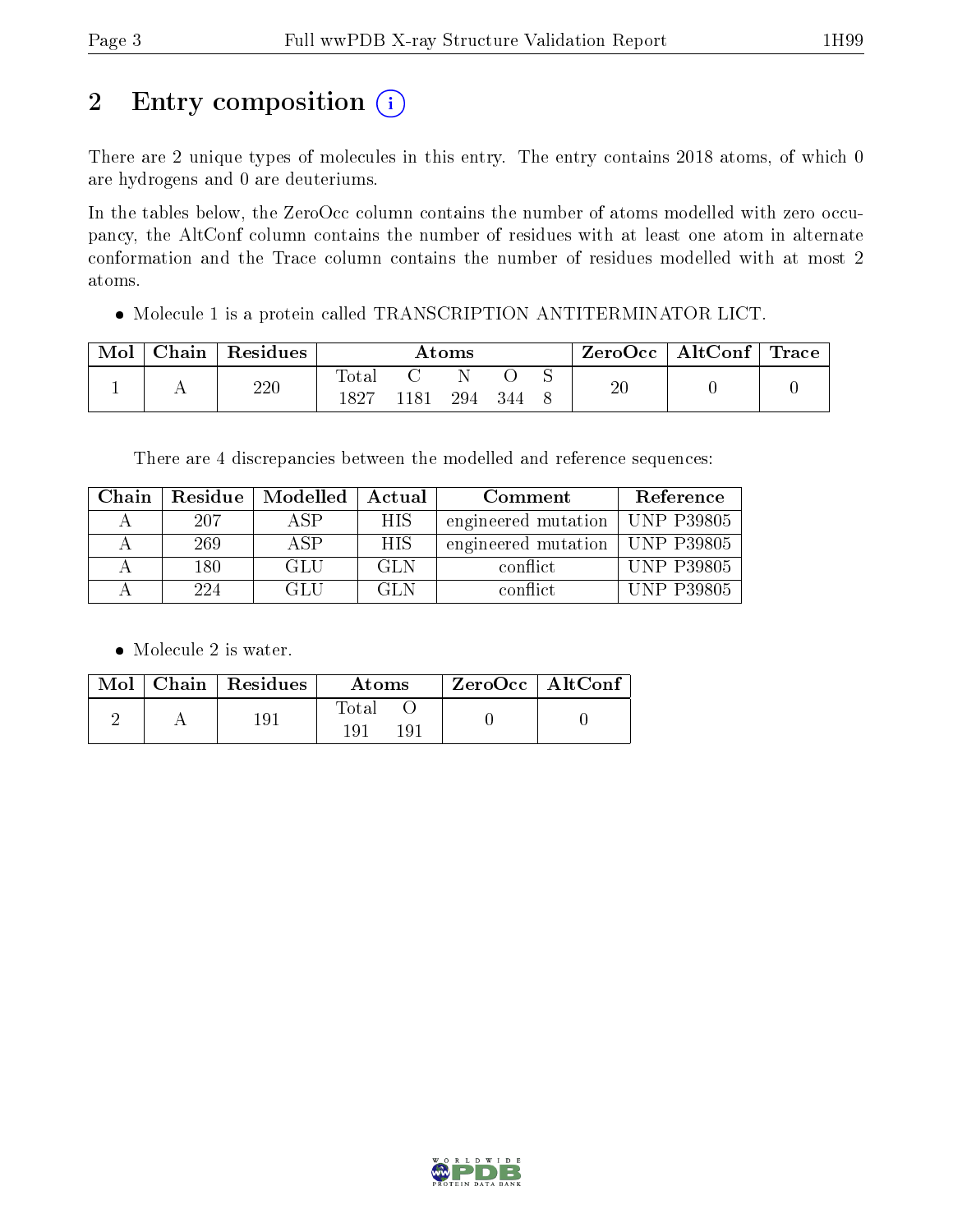# 3 Residue-property plots (i)

These plots are drawn for all protein, RNA and DNA chains in the entry. The first graphic for a chain summarises the proportions of the various outlier classes displayed in the second graphic. The second graphic shows the sequence view annotated by issues in geometry. Residues are colorcoded according to the number of geometric quality criteria for which they contain at least one outlier: green  $= 0$ , yellow  $= 1$ , orange  $= 2$  and red  $= 3$  or more. Stretches of 2 or more consecutive residues without any outlier are shown as a green connector. Residues present in the sample, but not in the model, are shown in grey.

Note EDS was not executed.

• Molecule 1: TRANSCRIPTION ANTITERMINATOR LICT



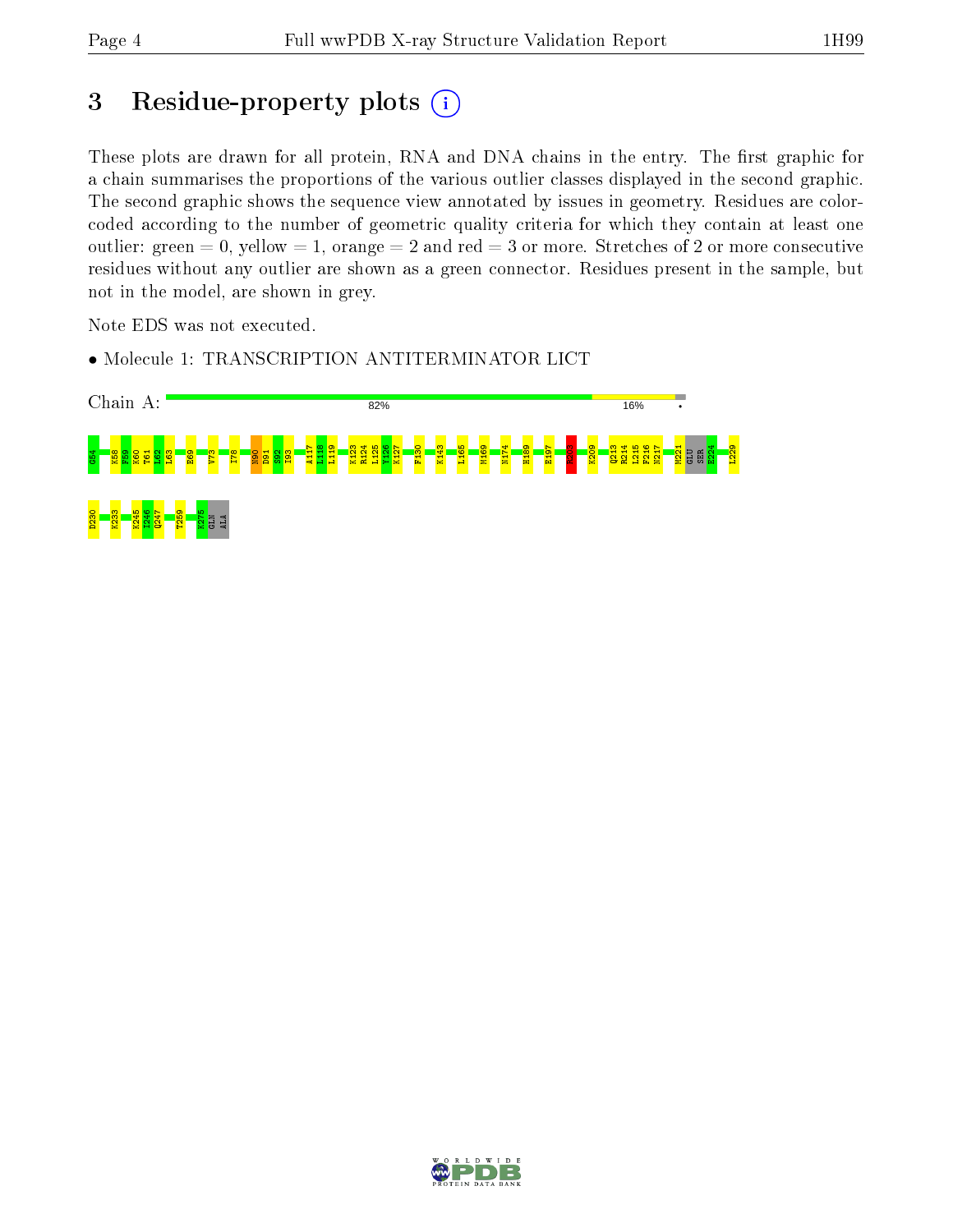# 4 Data and refinement statistics  $(i)$

Xtriage (Phenix) and EDS were not executed - this section is therefore incomplete.

| Property                               | Value                                           | <b>Source</b> |
|----------------------------------------|-------------------------------------------------|---------------|
| Space group                            | C 2 2 21                                        | Depositor     |
| Cell constants                         | 129.71Å<br>$50.71\text{\AA}$<br>78.25Å          | Depositor     |
| a, b, c, $\alpha$ , $\beta$ , $\gamma$ | $90.00^\circ$<br>$90.00^\circ$<br>$90.00^\circ$ |               |
| Resolution (A)                         | 19.98<br>- 1.55                                 | Depositor     |
| % Data completeness                    | $99.2(19.98-1.55)$                              | Depositor     |
| (in resolution range)                  |                                                 |               |
| $R_{merge}$                            | 0.07                                            | Depositor     |
| $\mathrm{R}_{sym}$                     | (Not available)                                 | Depositor     |
| Refinement program                     | CNS 1.0                                         | Depositor     |
| $R, R_{free}$                          | 0.224<br>0.238<br>$\sim$                        | Depositor     |
| Estimated twinning fraction            | No twinning to report.                          | Xtriage       |
| Total number of atoms                  | 2018                                            | wwPDB-VP      |
| Average B, all atoms $(A^2)$           | 20.0                                            | wwPDB-VP      |

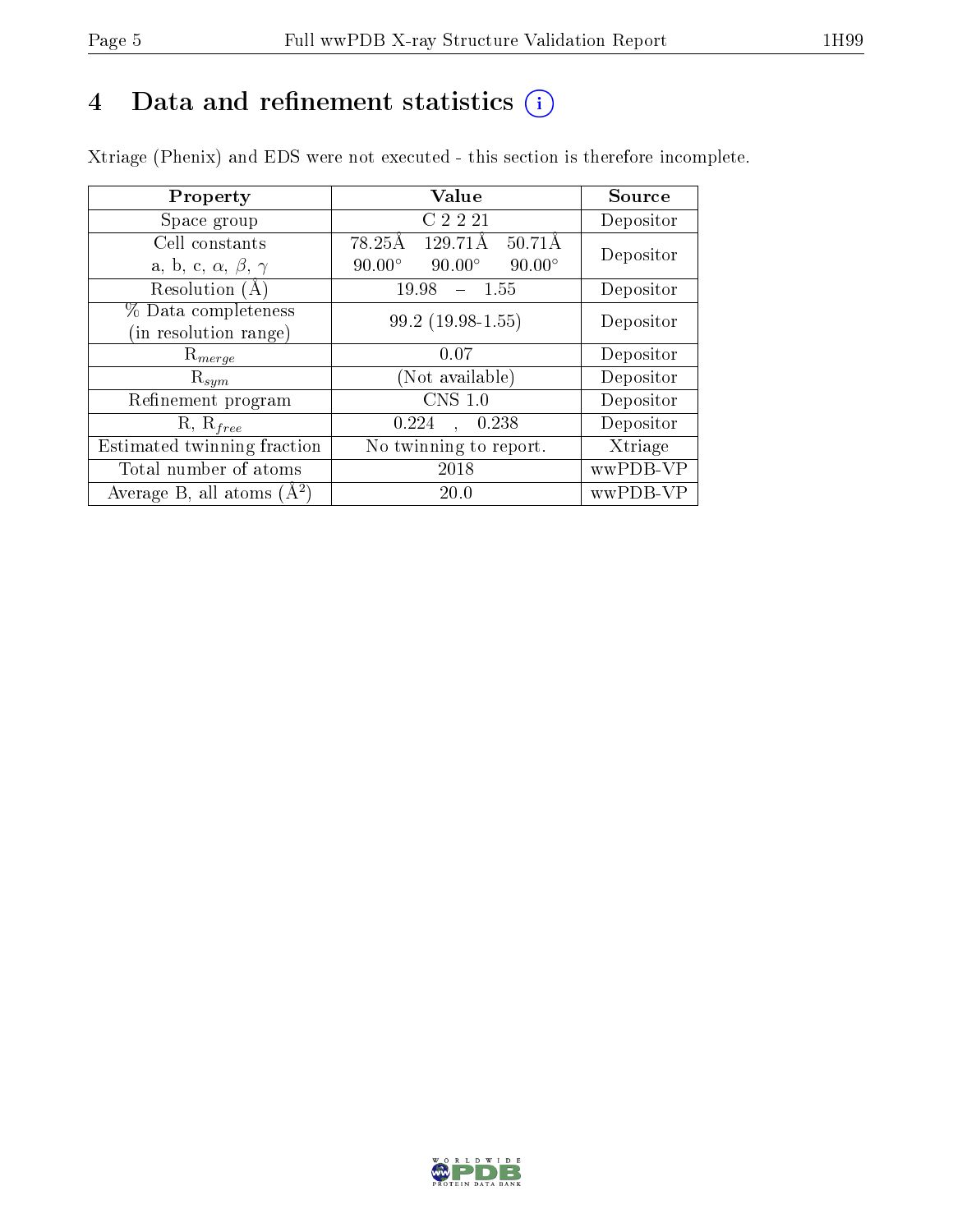# 5 Model quality  $(i)$

# 5.1 Standard geometry (i)

The Z score for a bond length (or angle) is the number of standard deviations the observed value is removed from the expected value. A bond length (or angle) with  $|Z| > 5$  is considered an outlier worth inspection. RMSZ is the root-mean-square of all Z scores of the bond lengths (or angles).

| $Mol$   Chain |  |      | Bond lengths       | Bond angles |                         |
|---------------|--|------|--------------------|-------------|-------------------------|
|               |  | RMSZ | # $ Z  > 5$        |             | RMSZ $\mid \#Z \mid >5$ |
|               |  | 0.38 | $1/1860$ $(0.1\%)$ | 0.52        | 0/2502                  |

Chiral center outliers are detected by calculating the chiral volume of a chiral center and verifying if the center is modelled as a planar moiety or with the opposite hand.A planarity outlier is detected by checking planarity of atoms in a peptide group, atoms in a mainchain group or atoms of a sidechain that are expected to be planar.

|  | $\lceil \, \text{Mol} \, \rceil$ Chain $\mid \# \text{Chirality outliers} \mid \# \text{Planarity outliers} \mid$ |
|--|-------------------------------------------------------------------------------------------------------------------|
|  |                                                                                                                   |

All (1) bond length outliers are listed below:

|  |  |                           | Mol   Chain   Res   Type   Atoms   Z   Observed(A)   Ideal(A) |  |
|--|--|---------------------------|---------------------------------------------------------------|--|
|  |  | 247   GLN   CD-NE2   5.36 | l .46                                                         |  |

There are no bond angle outliers.

There are no chirality outliers.

All (1) planarity outliers are listed below:

|  |            | Mol   Chain   Res   Type   Group |
|--|------------|----------------------------------|
|  | $\rm{ARG}$ | Sidechain                        |

## 5.2 Too-close contacts  $(i)$

In the following table, the Non-H and H(model) columns list the number of non-hydrogen atoms and hydrogen atoms in the chain respectively. The H(added) column lists the number of hydrogen atoms added and optimized by MolProbity. The Clashes column lists the number of clashes within the asymmetric unit, whereas Symm-Clashes lists symmetry related clashes.

|  |  |  | $\mid$ Mol $\mid$ Chain $\mid$ Non-H $\mid$ H(model) $\mid$ H(added) $\mid$ Clashes $\mid$ Symm-Clashes |
|--|--|--|---------------------------------------------------------------------------------------------------------|
|  |  |  |                                                                                                         |

Continued on next page...

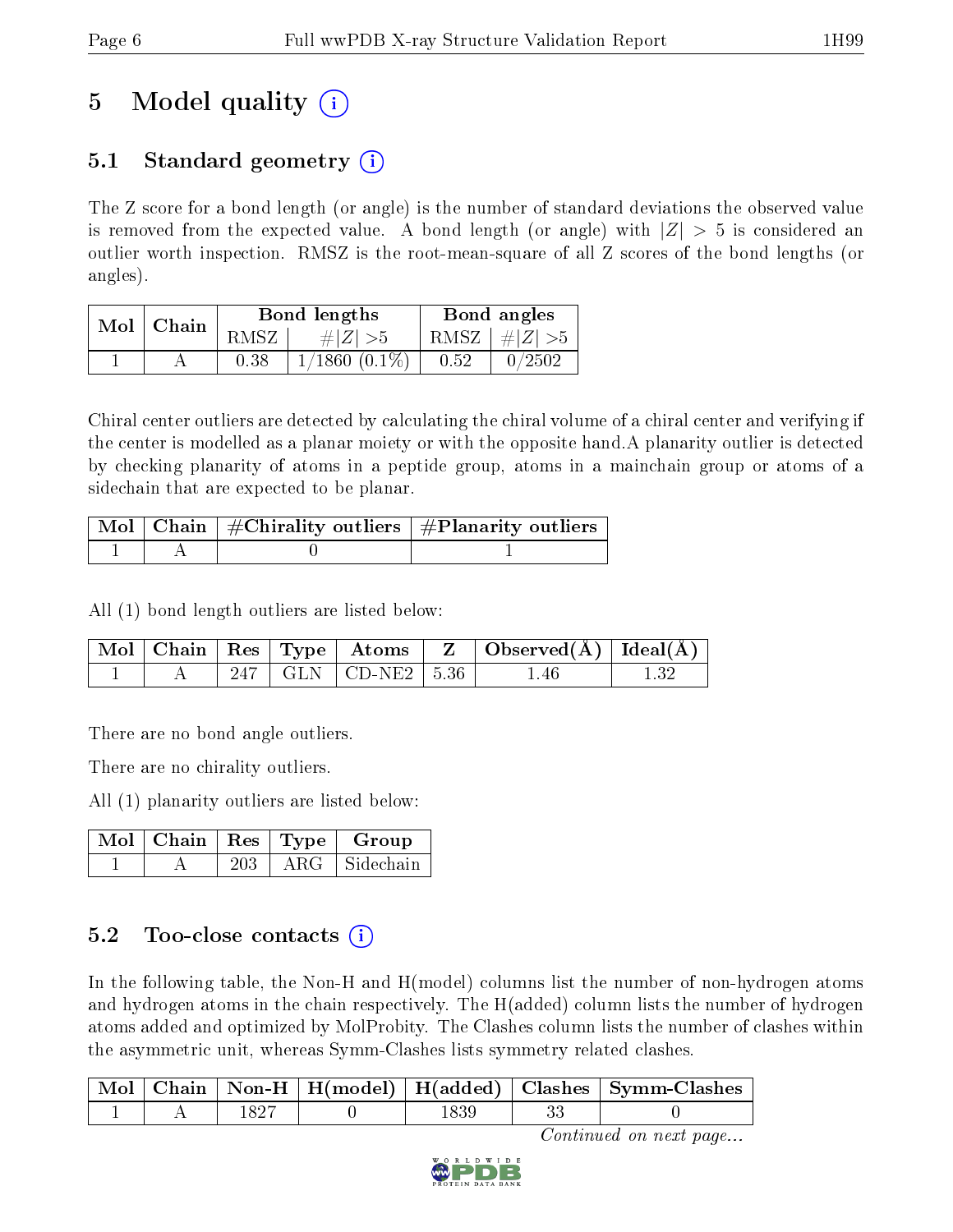Continued from previous page...

| Mol |  |  | Chain   Non-H   $H(model)$   $H(added)$   Clashes   Symm-Clashes |
|-----|--|--|------------------------------------------------------------------|
|     |  |  |                                                                  |
|     |  |  |                                                                  |

The all-atom clashscore is defined as the number of clashes found per 1000 atoms (including hydrogen atoms). The all-atom clashscore for this structure is 9.

All (33) close contacts within the same asymmetric unit are listed below, sorted by their clash magnitude.

| Atom-1                       | Atom-2              | Interatomic       | Clash             |
|------------------------------|---------------------|-------------------|-------------------|
|                              |                     | distance $(\AA)$  | overlap $(\AA)$   |
| 1:A:119:LEU:HG               | 1:A:123:LYS:HE3     | 1.68              | 0.76              |
| 1:A:213:GLN:HG3              | 1:A:217:ASN:ND2     | 2.02              | 0.75              |
| 1:A:125:LEU:HD11             | 1: A:209: LYS: NZ   | 2.04              | 0.73              |
| 1: A:69: GLU:O               | 1:A:73:VAL:HG23     | 1.94              | 0.67              |
| 1:A:213:GLN:HG3              | 1:A:217:ASN:HD21    | 1.58              | 0.66              |
| 1: A:60: LYS: HG3            | 1: A:61:THR:HG23    | 1.78              | 0.65              |
| 1: A:73: VAL: CG2            | 1: A: 143: LYS: HG2 | 2.29              | 0.63              |
| 1: A:58: LYS: HB3            | 1: A:63:LEU:HD11    | 1.80              | 0.62              |
| 1:A:203:ARG:NH2              | 2:A:2145:HOH:O      | 2.33              | 0.61              |
| 1:A:229:LEU:HG               | 1:A:233:LYS:HE3     | 1.84              | 0.60              |
| 1:A:203:ARG:HD2              | 2:A:2139:HOH:O      | 2.04              | $0.56\,$          |
| 1:A:125:LEU:HD11             | 1: A:209:LYS:HZ2    | 1.71              | 0.55              |
| 1: A:73: VAL:HG22            | 1: A:143:LYS:HE3    | 1.88              | 0.55              |
| 1:A:90:ASN:HD22              | 1:A:91:ASP:N        | 2.05              | 0.54              |
| 1:A:229:LEU:O                | 1: A: 233: LYS: HG3 | 2.08              | 0.54              |
| 1:A:230:ASP:HA               | 1:A:233:LYS:HD2     | 1.90              | 0.53              |
| 1: A:58: LYS: HE2            | 2:A:2002:HOH:O      | 2.08              | 0.52              |
| 1:A:125:LEU:HD11             | 1: A:209: LYS: HZ3  | 1.72              | 0.51              |
| 1:A:165:LEU:HD23             | 1: A:169:MET:CE     | 2.41              | 0.50              |
| 1: A:78: ILE: HD13           | 1: A:93: ILE: HG23  | 1.95              | 0.49              |
| 1:A:124:ARG:HD3              | 2:A:2079:HOH:O      | 2.13              | 0.47              |
| 1: A:123:LYS:HE2             | 1: A: 130: PHE: CZ  | $\overline{2.50}$ | $\overline{0.47}$ |
| $1:\overline{A:189:HIS:ND1}$ | 1:A:245:LYS:HE2     | $\overline{2.30}$ | 0.47              |
| 1: A:213: GLN: CG            | 1:A:217:ASN:HD21    | 2.28              | 0.46              |
| 1:A:165:LEU:HD23             | 1: A:169:MET:HE3    | 1.99              | 0.45              |
| 1:A:90:ASN:HD22              | 1: A:90: ASN: C     | 2.22              | 0.43              |
| $1:$ A:119:LEU:O             | 1:A:123:LYS:HG3     | $\overline{2.19}$ | 0.43              |
| 1:A:174:ASN:HB3              | 1: A:216: PHE: CZ   | 2.53              | 0.42              |
| 1:A:215:LEU:HD23             | $1:$ A:215:LEU:C    | 2.40              | 0.42              |
| 1:A:117:ALA:N                | 2: A: 2074: HOH: O  | 2.39              | 0.42              |
| 1: A: 73: VAL: HG22          | 1: A: 143: LYS: CE  | 2.50              | 0.41              |
| 1:A:221:MET:HG3              | 1:A:259:THR:HG21    | $\overline{2.03}$ | 0.41              |

Continued on next page...

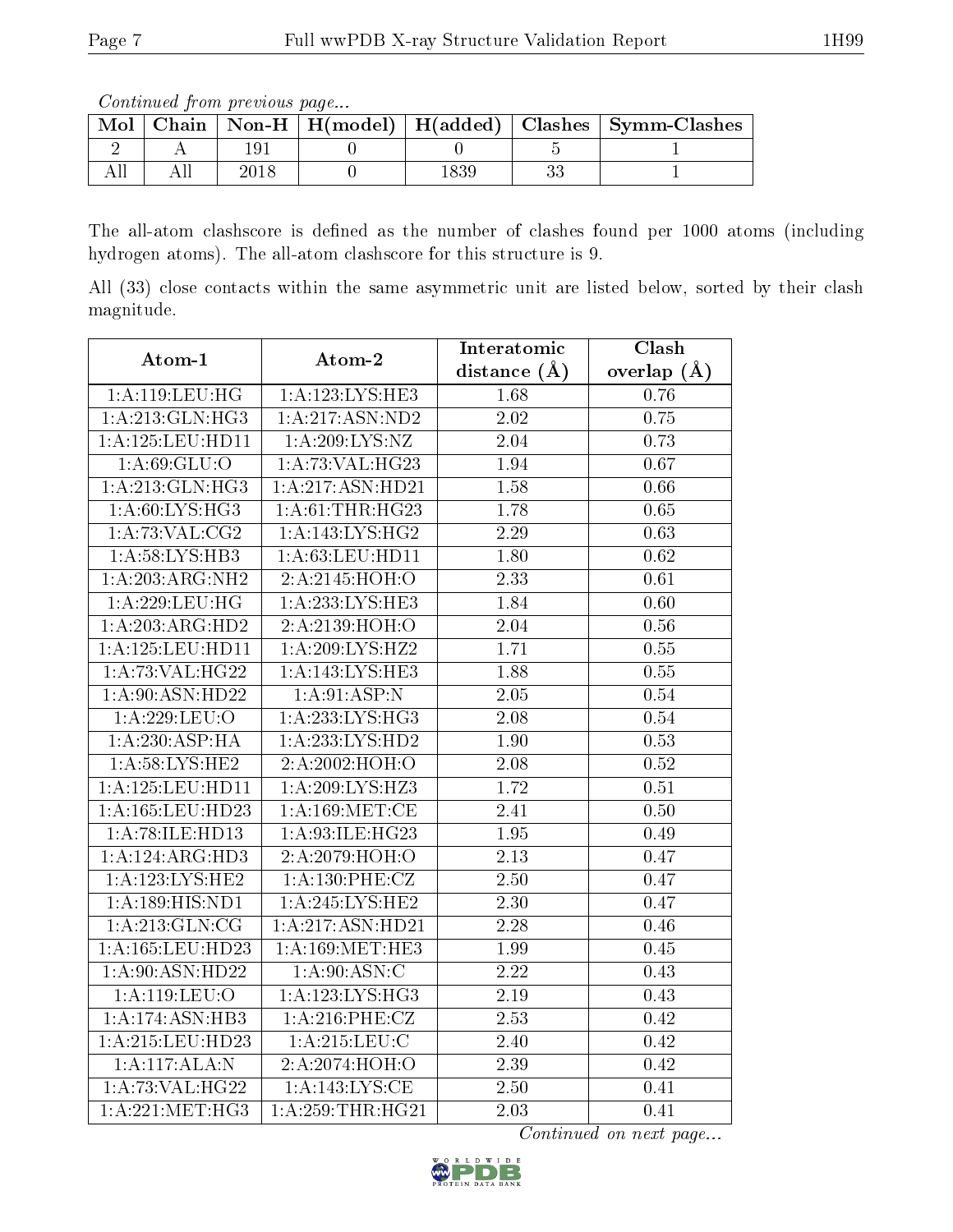Continued from previous page...

| Atom-1                 | Atom-2                                           | Interatomic<br>distance $(A)$ | ${\rm Class}$<br>overlap $(A)$ |
|------------------------|--------------------------------------------------|-------------------------------|--------------------------------|
| $1:$ A:119:LEU:CG $\,$ | $1 \cdot A \cdot 123 \cdot I \cdot YS \cdot HE3$ | 2.45                          | U.41                           |

All (1) symmetry-related close contacts are listed below. The label for Atom-2 includes the symmetry operator and encoded unit-cell translations to be applied.

| Atom-1           | Atom-2                   | Interatomic<br>distance $(A)$ | Clash<br>overlap $(A)$ |
|------------------|--------------------------|-------------------------------|------------------------|
| 2: A:2107: HOH:O | 2:A:2107:HOH:O[3]<br>655 | L.67                          | $\rm 0.53$             |

## 5.3 Torsion angles  $(i)$

#### 5.3.1 Protein backbone  $(i)$

In the following table, the Percentiles column shows the percent Ramachandran outliers of the chain as a percentile score with respect to all X-ray entries followed by that with respect to entries of similar resolution.

The Analysed column shows the number of residues for which the backbone conformation was analysed, and the total number of residues.

| $\mid$ Mol $\mid$ Chain $\mid$ | Analysed                                | Favoured   Allowed   Outliers   Percentiles |  |                                                            |  |
|--------------------------------|-----------------------------------------|---------------------------------------------|--|------------------------------------------------------------|--|
|                                | $216/224$ (96\%)   213 (99\%)   3 (1\%) |                                             |  | $\begin{array}{ c c c c }\n\hline\n100 & 100\n\end{array}$ |  |

There are no Ramachandran outliers to report.

#### 5.3.2 Protein sidechains  $(i)$

In the following table, the Percentiles column shows the percent sidechain outliers of the chain as a percentile score with respect to all X-ray entries followed by that with respect to entries of similar resolution.

The Analysed column shows the number of residues for which the sidechain conformation was analysed, and the total number of residues.

| Mol   Chain | Analysed                                |  | Rotameric   Outliers   Percentiles |
|-------------|-----------------------------------------|--|------------------------------------|
|             | $-202/205(98\%)$   197 (98\%)   5 (2\%) |  | $47$   18                          |

All (5) residues with a non-rotameric sidechain are listed below:

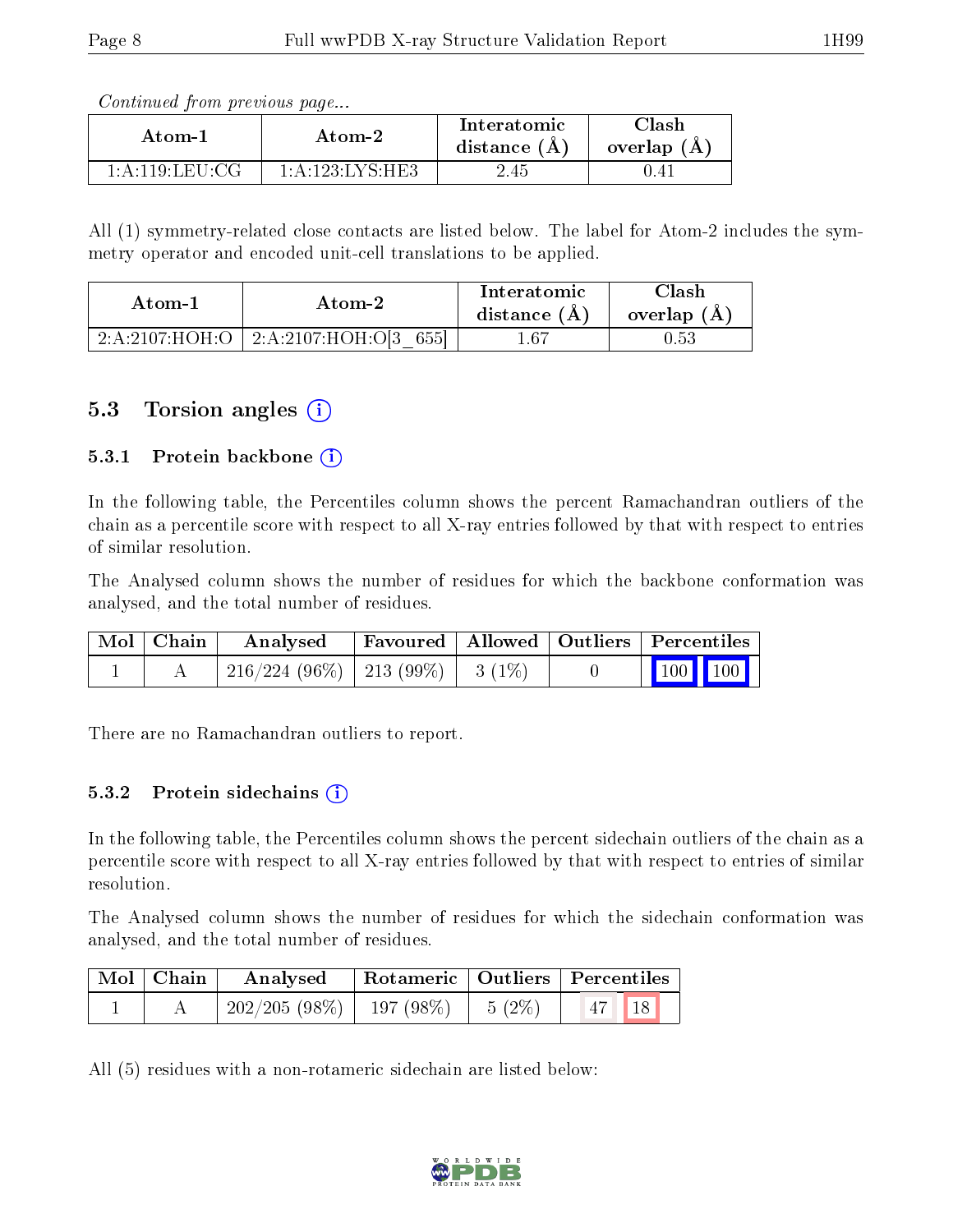| Mol | Chain | Res | Type             |
|-----|-------|-----|------------------|
|     |       | 90  | $\overline{ASN}$ |
|     |       | 127 | LYS              |
|     |       | 197 | GLU              |
|     |       | 203 | $\rm{ARG}$       |
|     |       | 214 | ${\rm ARG}$      |

Some sidechains can be flipped to improve hydrogen bonding and reduce clashes. All (4) such sidechains are listed below:

| Mol | Chain | Res | Type             |
|-----|-------|-----|------------------|
|     |       | 90  | $AS\overline{N}$ |
|     |       | 142 | <b>ASN</b>       |
|     |       | 162 | <b>ASN</b>       |
|     |       | 217 | A SN             |

#### 5.3.3 RNA (i)

There are no RNA molecules in this entry.

#### 5.4 Non-standard residues in protein, DNA, RNA chains (i)

There are no non-standard protein/DNA/RNA residues in this entry.

### 5.5 Carbohydrates  $(i)$

There are no carbohydrates in this entry.

#### 5.6 Ligand geometry (i)

There are no ligands in this entry.

#### 5.7 [O](https://www.wwpdb.org/validation/2017/XrayValidationReportHelp#nonstandard_residues_and_ligands)ther polymers (i)

There are no such residues in this entry.

### 5.8 Polymer linkage issues (i)

There are no chain breaks in this entry.